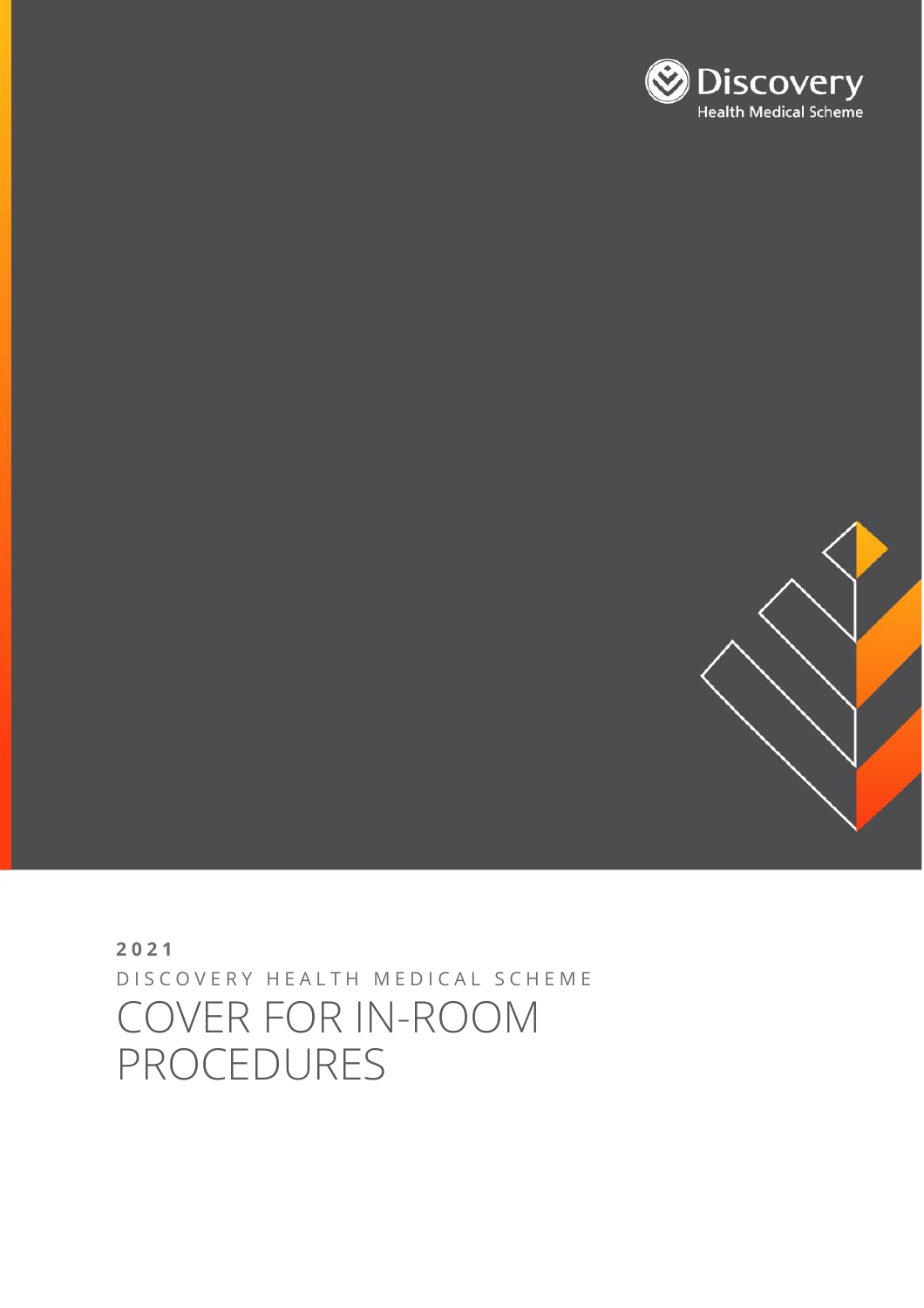

## **Overview**

During the past few years, a variety of care settings outside of the hospital environment have emerged. This is as a result of improvements in technology, care delivery and more recently, the COVID-19 pandemic which has presented an opportunity to safely perform procedures in the doctor's rooms instead of in hospital, where a specialist deems this appropriate.

This document tells you how we cover approved procedures carried out in the doctor's rooms, depending on your chosen plan. It is important to call and tell us about your procudure as soon as you know about it.

A defined list of procedures apply, depending on your chosen health plan. For more information, refer to the *Benefits available for your plan type* section.

## **About some of the terms we use in this document**

There may be some terms we refer to in the document that you may not be familiar with. Here are the meanings of these terms.

| <b>TERMINOLOGY</b>             | <b>DESCRIPTION</b>                                                                                                                                                                                                                                                                                                                                                                                |
|--------------------------------|---------------------------------------------------------------------------------------------------------------------------------------------------------------------------------------------------------------------------------------------------------------------------------------------------------------------------------------------------------------------------------------------------|
| Co-payment                     | This is an amount that you need to pay towards a healthcare service. The amount can vary by the<br>type of covered healthcare service, place of service or if the amount the service provider charges is<br>higher than the rate we cover. If the co-payment amount is higher than the amount charged for the<br>healthcare service, you will have to pay for the cost of the healthcare service. |
| Colonoscopy                    | A procedure in which a flexible fibre-optic instrument is inserted through the anus to examine the<br>colon                                                                                                                                                                                                                                                                                       |
| Discovery Health Rate<br>(DHR) | This is a rate we pay for healthcare services from hospitals, pharmacies, healthcare professionals<br>and other providers of relevant health services.                                                                                                                                                                                                                                            |
| Endoscopy                      | Examination using a flexible fibre-optic instrument with a light and lens to view internal parts, such<br>as the stomach and intestines                                                                                                                                                                                                                                                           |
| Haemorrhage                    | A bleed from a ruptured vessel                                                                                                                                                                                                                                                                                                                                                                    |
| Polpectomy                     | Removal of a polyp                                                                                                                                                                                                                                                                                                                                                                                |
| Proctoscopy                    | Examination of the inside of the rectum and anus                                                                                                                                                                                                                                                                                                                                                  |
| Related accounts               | Any account other than the hospital account for in-hospital care. This could include the accounts for<br>the admitting doctor, anaesthetist and any approved healthcare expenses like radiology or<br>pathology.                                                                                                                                                                                  |
| Sigmoidoscopy                  | Examination of inside of rectum and lower part of the large intestine                                                                                                                                                                                                                                                                                                                             |

## **How we cover in-rooms procedures**

## **We pay for a defined list of approved procedures done in the specialist's rooms in full**

The following procedures can be performed in an in-rooms setting, provided the specialist has deemed it appropriate and it has been approved by the Scheme. Cover is subject to clinical entry critiera, treatment guidelines and protocols. This procedure list applies to all plan types and cover is according to your chosen health plan.

| LIST OF IN-ROOMS PROCEDURES    |                                                                                                     |  |
|--------------------------------|-----------------------------------------------------------------------------------------------------|--|
| <b>Gastrointestinal scopes</b> |                                                                                                     |  |
| 1587                           | Upper gastro-intestinal endoscopy                                                                   |  |
| 1588                           | Gastro-intestinal endoscopy plus polypectomy                                                        |  |
| 1589                           | Endoscopic control of gastrointestinal haemorrhage from upper gastrointestinal tract, intestines or |  |
|                                | large bowel by injection, ligation or application of energy device (endoscopic haemostasis)         |  |
| 1591                           | Plus removal of foreign bodies (stomach)                                                            |  |
| 1626                           | Endoscopic examination of the small bowel beyond the duodenojenunal flexure with biopsy, with or    |  |
|                                | without polypectomy, with or without arrest of haemorrhage (enteroscopy)                            |  |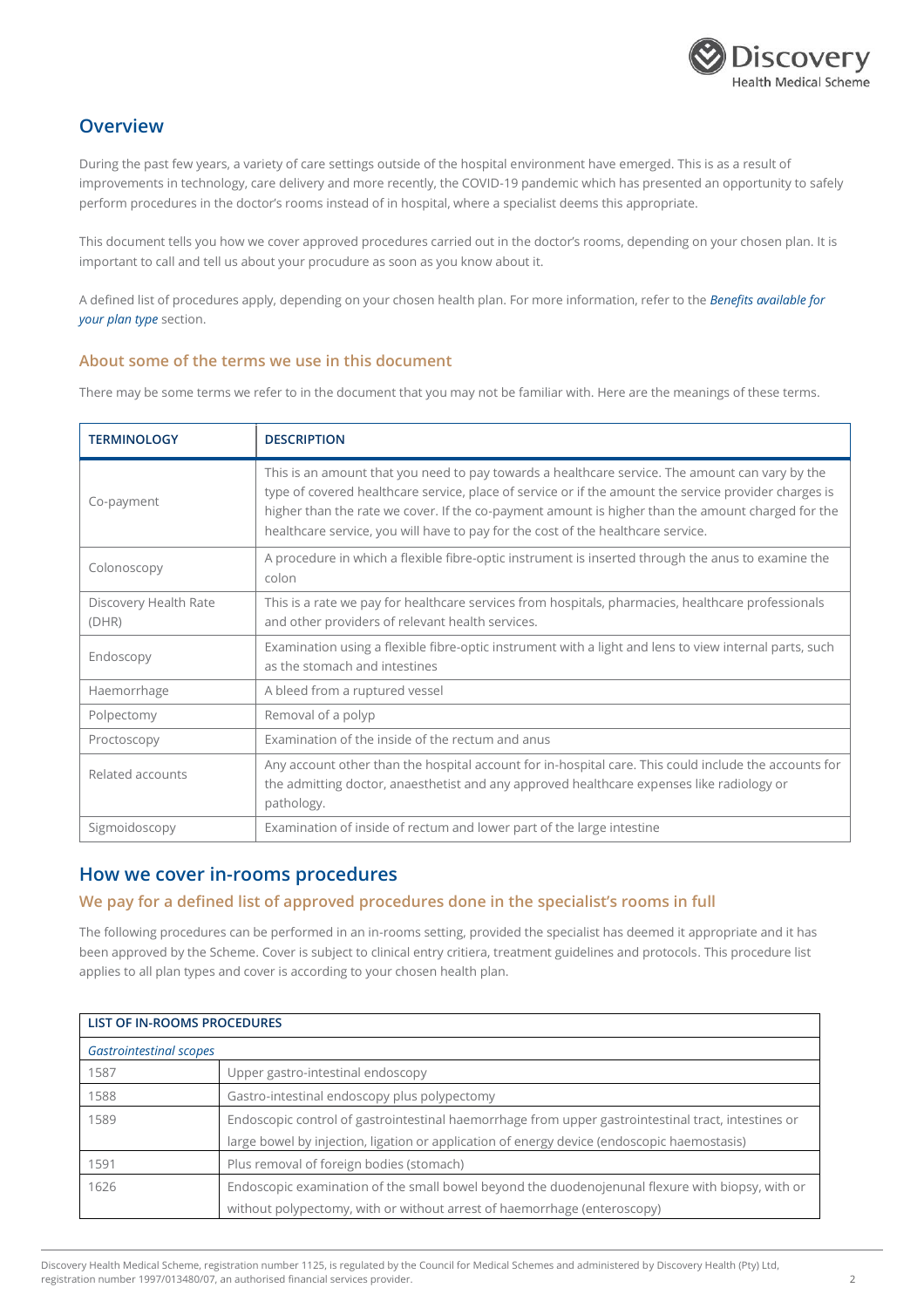

| 1653                      | Total colonoscopy (including biopsy)                                                                    |
|---------------------------|---------------------------------------------------------------------------------------------------------|
| 1654                      | Plus removal of polyps                                                                                  |
| 1656                      | Left-sided colonoscopy                                                                                  |
| 1676                      | Flexible sigmoidoscopy (including rectum and anus)                                                      |
| 1677                      | Sigmoidoscopy with or without biopsy                                                                    |
| 1678                      | Polypectomy (with sigmoidoscopy)                                                                        |
| 1679                      | Sigmoidoscopy with removal of polyps                                                                    |
| 1681                      | Proctoscopy with removal of polyps: First time                                                          |
| 1683                      | Proctoscopy with removal of polyps: Subsequent times                                                    |
| 1587                      | Upper gastro-intestinal endoscopy                                                                       |
| 1588                      | Polypectomy (with gastro-intestinal endoscopy)                                                          |
| 1589                      | Endoscopic control of gastrointestinal haemorrhage from upper gastrointestinal tract, intestines or     |
|                           | large bowel                                                                                             |
| 1591                      | Gastro-intestinal endoscopy with removal of foreign bodies (stomach)                                    |
| 1626                      | Endoscopic examination of the small bowel beyond the duodenojenunal flexure with biopsy with or         |
|                           | without polypectomy with or without arrest of haemorrhage (enteroscopy)                                 |
| 1653                      | Total colonoscopy: With hospital equipment (including biopsy)                                           |
| 1654                      | Plus removal of polyps                                                                                  |
| 1656                      | Left-sided colonoscopy                                                                                  |
| 1676                      | Flexible sigmoidoscopy (including rectum and anus)                                                      |
| 1677                      | Sigmoidoscopy: First and subsequent, with or without biopsy                                             |
| 1678                      | Plus polypectomy                                                                                        |
| 1679                      | Sigmoidoscopy with removal of polyps, first and subsequent times                                        |
| 1681                      | First time proctoscopy with removal of polyps                                                           |
|                           |                                                                                                         |
| 1683                      | Subsequent proctoscopy with removal of polyps                                                           |
| Gynaecological procedures |                                                                                                         |
| Procedure code            | Description                                                                                             |
| 2295F                     | Marsupialisation (cutting open and suturing the edges) of Bartholin's gland abscess or cyst             |
| 2297F                     | Removal of Bartholin gland                                                                              |
| 2318F                     | Destruction of genital warts, by any method                                                             |
| 2319F                     | Removal of vaginal cysts or benign (non-cancerous) tumours                                              |
| 2321F                     | Drainage of vaginal abscess                                                                             |
| 2395F                     | Colposcopy (examination of the cervix, vagina and vulva using a colposcope) and LLETZ (loop shaped      |
|                           | wire used to remove abnormal areas)                                                                     |
| 2399F                     | Colposcopy (examination of the cervix, vagina and vulva using a colposcope) and biopsy of the cervix    |
| 2409F                     | Cervical stitch during pregnancy, vaginal                                                               |
| 2429F                     | Colposcopy (examination of the cervix, vagina and vulva using a colposcope)                             |
| 2436F                     | Examination of the inside of the uterus using a hysteroscope (narrow camera)                            |
| 2437F                     | Examination of the inside of the uterus using a hysteroscope (narrow camera), taking a sample of the    |
|                           | uterus lining and/or removing a polyp with or without a dilation of the cervix and scraping (curettage) |
|                           | (D & C) of the uterus.                                                                                  |
| 2443F                     | Dilatation of the cervix and scraping curettage of the uterus lining (D & C)                            |
| 2448F                     | Termination of pregnancy surgical/evacuation/vacuum aspiration                                          |
| 2449F                     | Evacuation: Missed abortion before 12 weeks gestation                                                   |
| Orthopaedic procedures    |                                                                                                         |
| 0782F                     | Carpal tunnel syndrome                                                                                  |
| 0784F<br>0853F            | Trigger finger<br>Removal of a small bursa or ganglion                                                  |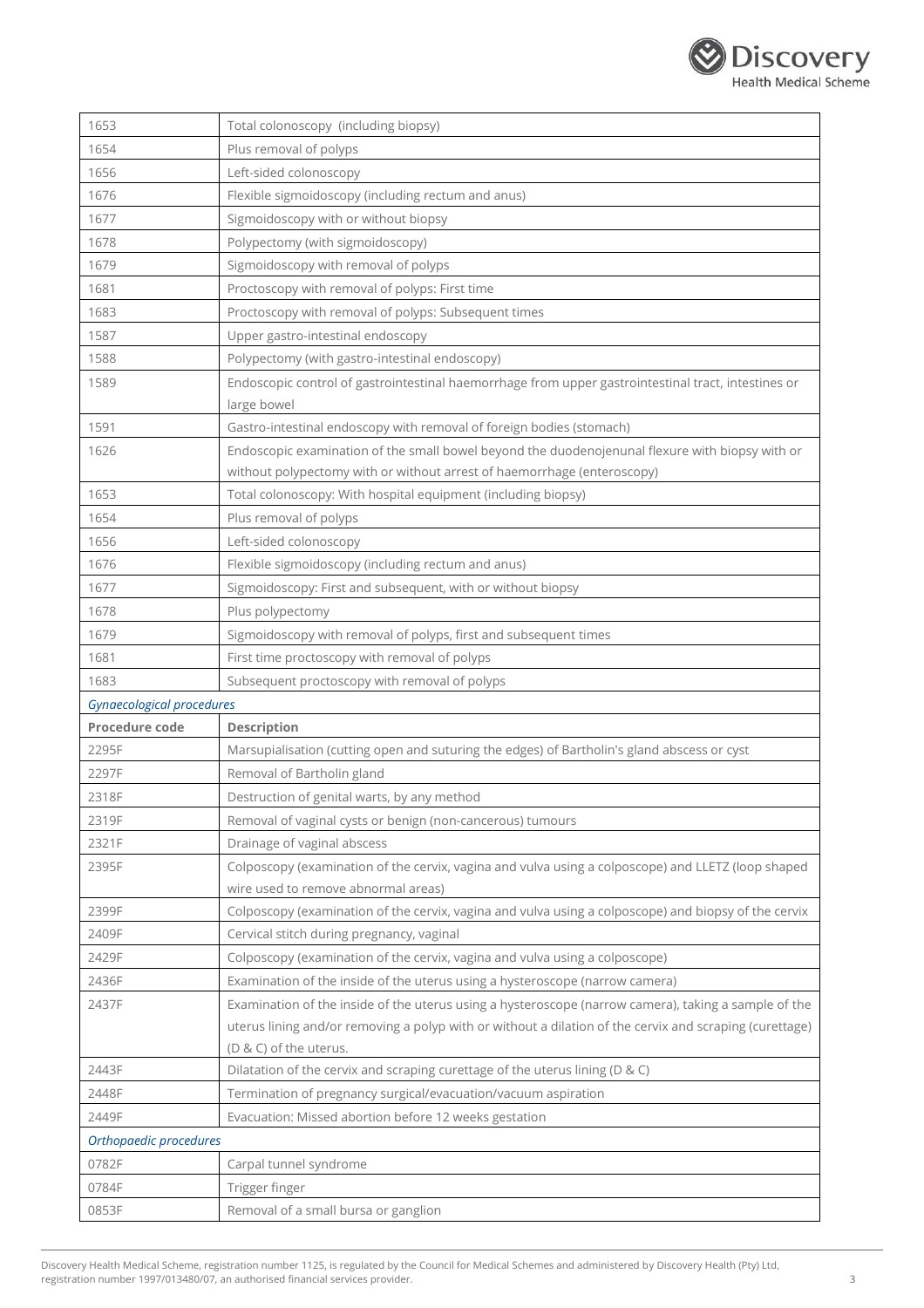

| 0883F                      | Removal of accessible internal fixatives or prosthesis                                               |  |
|----------------------------|------------------------------------------------------------------------------------------------------|--|
| 0919F                      | Removal of epidermoid cysts                                                                          |  |
| 0920F                      | Removal of ganglion or fibroma                                                                       |  |
| <b>Urology procedures</b>  |                                                                                                      |  |
| 2015F                      | Suprapubic cystostomy                                                                                |  |
| 2123F                      | Biopsy of penis                                                                                      |  |
| 2127F                      | Destruction of condylomata/chemo-or cryotherapy: Multiple extensive                                  |  |
| 2131F                      | Electrodesiccation: Multiple extensive                                                               |  |
| 2137F                      | Circumcision, any method                                                                             |  |
| 2207F                      | Vasectomy: Unilateral or bilateral                                                                   |  |
| 2215F                      | Incision and drainage of testis or epididymis e.g. abscess or haematoma                              |  |
| 2217F                      | Excision of local lesion of testis or epididymis                                                     |  |
| Plastic surgery procedures |                                                                                                      |  |
| 0311F                      | Removal of large benign (non-cancerous) lesion                                                       |  |
| 0314F                      | Repair by large skin graft or large local flap                                                       |  |
| 0315F                      | Repair by small skin graft or small local flap                                                       |  |
| 0319F                      | Incision of breast to explore breast tissue, drainage of breast abscess or removal of breast implant |  |
| 0321F                      | Biopsy or excision of breast cyst, non-cancerous breast lesion, abnormal breast tissue, duct         |  |
|                            | papilloma (wart-like growth in breast ducts)                                                         |  |
| 0330F                      | Nipple and areola reconstruction                                                                     |  |
| 0782F                      | Carpal tunnel syndrome                                                                               |  |
| 0784F                      | Trigger finger                                                                                       |  |
| 0853F                      | Removal of small fluid filled sack or ganglion                                                       |  |
| 0883F                      | Removal of internal fixatives or prosthesis                                                          |  |
| 0919F                      | Removal of epidermoid cyst on hand                                                                   |  |
| 0920F                      | Removal of ganglion or fibroma (non-cancerous growth) on hand                                        |  |
| 1439F                      | Removal of lymph node for biopsy in neck or axilla                                                   |  |

We will pay the cost of the procedure performed by the specialist in full from your Hospital Benefit up to the agreed Discovery Health Rate (DHR), depending on your chosen health plan. We will pay healthcare professionals who we have a payment arrangement with in full. If you use a healthcare professional we do not have an agreement with, you will have to pay the difference if they charge more than what we pay.

Even if your procedure is performed in the specialist's rooms, you still need to let us know beforehand and preauthorise your procedure. Visi[t www.discovery.co.za](http://www.discovery.co.za/) under Medical Aid > Find a doctor or click on **Find a healthcare provider** on the Discovery app to find a provider in our network.

## **You must contact us to preauthorise your procedure as soon as possible**

When you are having a planned procedure, it is important to call us at least 48 hours before the procedure. When you call us, we will confirm your benefits and tell you how we will pay your accounts.

## **Benefits available for your plan type**

## **EXECUTIVE PLAN**

#### **You need to preauthorise your procedure**

If you are having a procedure done in hospital or in-rooms, please preauthorise your procedure with us beforehand.

### **How we pay the claims**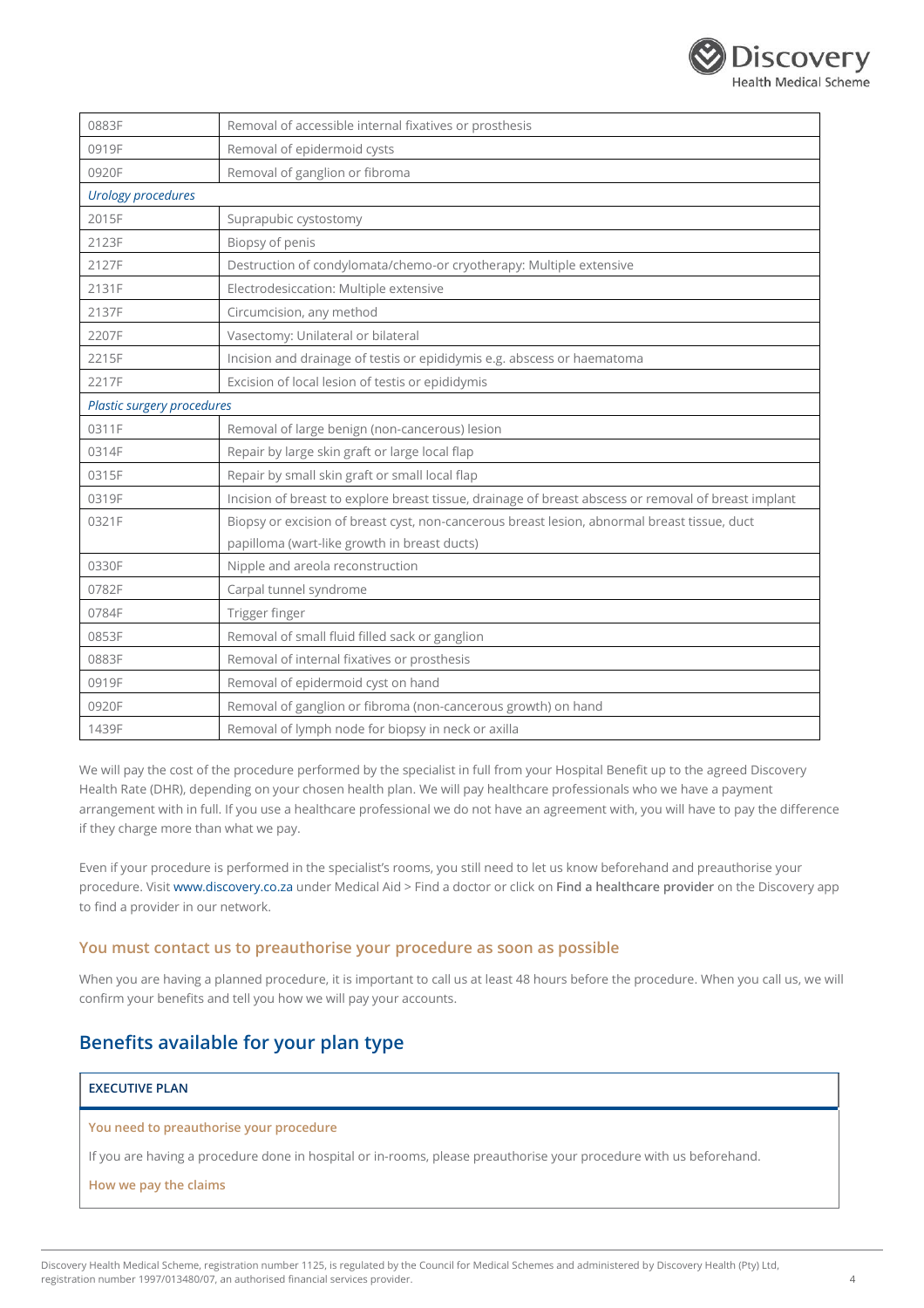

#### **Procedures done out-of-hospital**

If you are having one of the defined listed procedures done in the specialist's rooms, we pay the specialist account from your Hospital Benefit. Please call us for preauthorisation before you have your procedure done.

#### **Related accounts for procedures done in-rooms**

We also pay related accounts approved as part of the procedure, like the anaesthetist's accounts and pathology tests from your Hospital Benefit for approved in-room procedures.

## **The rate we pay specialists and other healthcare professionals**

We pay the claim for the specialist performing the procedure up to the agreed fee. If you use other healthcare professionals that we have a payment arrangement with, we will pay for these procedures in full. We pay up to 300% of the Discovery Health Rate (DHR) for anaesthetists and other specialists who we do not have an arrangement with, up to 200% for other healthcare professionals and up to 100% of the Discovery Health Rate (DHR) for pathology claims.

### **COMPREHENSIVE SERIES**

## **You need to preauthorise your procedure**

If you are having a procedure done in hospital or in-rooms, please preauthorise your procedure with us beforehand.

**How we pay the claims**

#### **Procedures done out-of-hospital**

If you are having one of the defined listed procedures done in the specialist's rooms, we pay the specialist account from your Hospital Benefit. Please call us for preauthorisation before you have your procedure done.

#### **Related accounts for procedures done in-rooms**

We also pay related accounts approved as part of the procedure, like the anaesthetist's accounts and pathology tests from your Hospital Benefit for approved in-room procedures.

#### **The rate we pay specialists and other healthcare professionals**

#### *Classic plans:*

We pay the claim for the specialist performing the procedure up to the agreed fee. If you use other healthcare professionals that we have a payment arrangement with, we will pay for these procedures in full. We pay up to 200% of the Discovery Health Rate (DHR) for anaesthetists and other healthcare professionals who we do not have an arrangement with and up to 100% of the Discovery Health Rate (DHR) for pathology claims.

#### *Essential plan:*

We pay the claim for the specialist up to the agreed fixed fee amount. If you use other healthcare professionals that we have a payment arrangement with, we will pay for these services in full. We pay up to 100% of the Discovery Health Rate (DHR) for anaesthetists and other healthcare professionals who we do not have an arrangement with, including pathology claims.

### **PRIORITY SERIES**

#### **You need to preauthorise your procedure**

If you are having a procedure done in hospital or in-rooms, please preauthorise your procedure with us beforehand.

**How we pay the claims**

#### **Procedures done out-of-hospital**

If you are having one of the defined listed procedures done in the specialist's rooms, we pay the specialist account from your Hospital Benefit. Please call us for preauthorisation before you have your procedure done.

#### **Related accounts for procedures done in-rooms**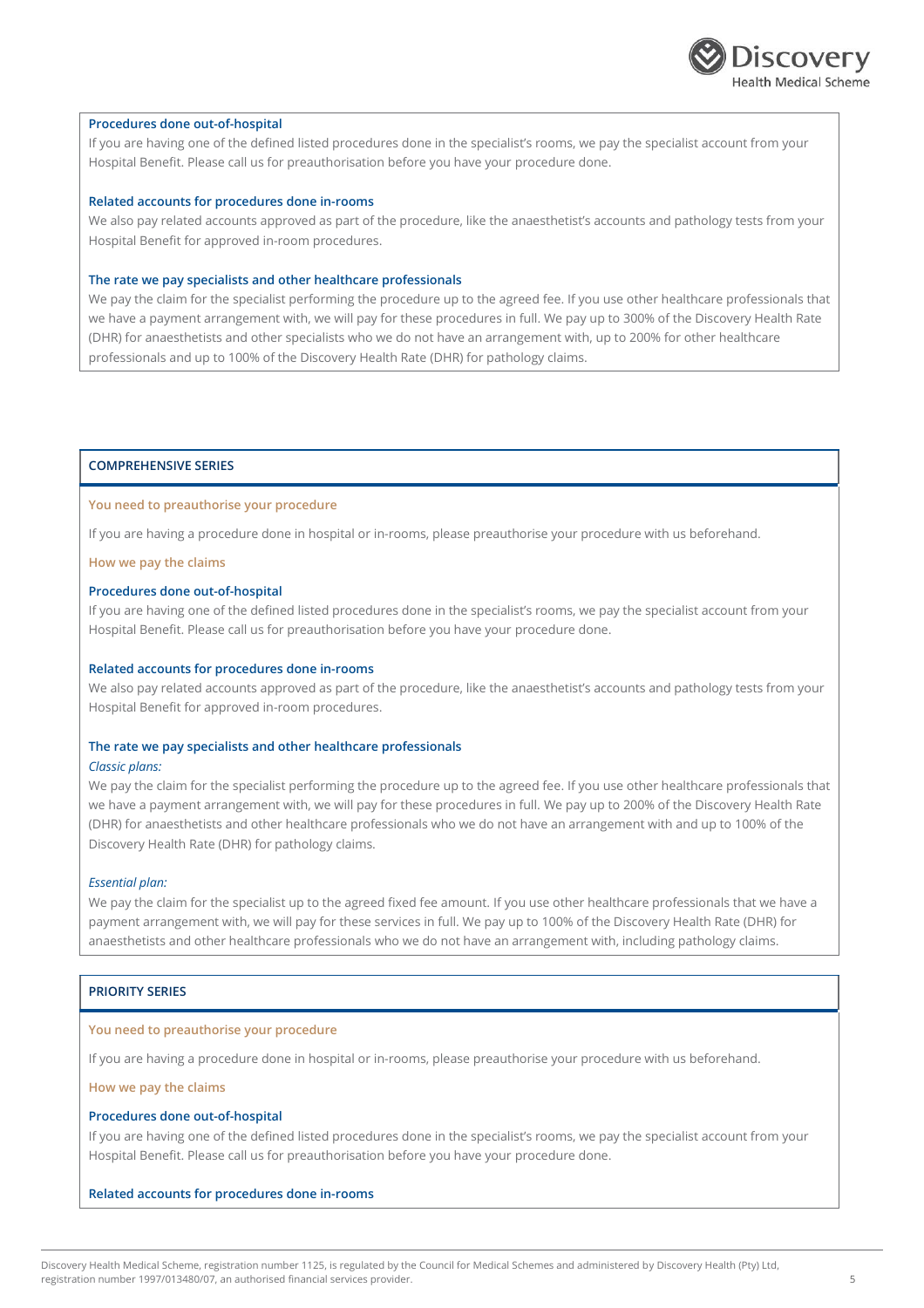

We also pay related accounts approved as part of the procedure, like the anaesthetist's accounts and pathology tests from your Hospital Benefit for approved in-room procedures.

### **The rate we pay specialists and other healthcare professionals** *Classic plans:*

We pay the claim for the specialist performing the procedure up to the agreed fee. If you use other healthcare professionals that we have a payment arrangement with, we will pay for these procedures in full. We pay up to 200% of the Discovery Health Rate (DHR) for anaesthetists and other healthcare professionals who we do not have a payment arrangement with and up to 100% of the Discovery Health Rate (DHR) for pathology claims.

#### *Essential plan:*

We pay the claim for the specialist up to the agreed fixed fee amount. If you use other healthcare professionals that we have a payment arrangement with, we will pay for these services in full. We pay up to 100% of the Discovery Health Rate (DHR) for anaesthetistswho and other healthcare professionals we do not have a payment arrangement with, including pathology claims.

## **SAVER SERIES**

#### **You need to preauthorise your procedure**

If you are having a procedure done in hospital or in-rooms, please preauthorise your procedure with us beforehand.

**How we pay the claims**

#### **Procedures done out-of-hospital**

If you are having one of the defined listed procedures done in the specialist's rooms, we pay the specialist account from your Hospital Benefit. Please call us for preauthorisation before you have your procedure done.

#### **Related accounts for procedures done in-rooms**

We also pay related accounts approved as part of the procedure, like the anaesthetist's accounts and pathology tests from your Hospital Benefit for approved in-room procedures.

#### **The rate we pay specialists and other healthcare professionals**

#### *Classic plans:*

We pay the claim for the specialist performing the procedure up to the agreed fee. If you use other healthcare professionals that we have a payment arrangement with, we will pay for these procedures in full. We pay up to 200% of the Discovery Health Rate (DHR) for anaesthetists and other healthcare professionals who we do not have a payment arrangement with and up to 100% of the Discovery Health Rate (DHR) for pathology claims.

#### *Essential and Coastal plans:*

We pay the claim for the specialist up to the agreed fixed fee amount. If you use other healthcare professionals that we have a payment arrangement with, we will pay for these services in full. We pay up to 100% of the Discovery Health Rate (DHR) for anaesthetists and other healthcare professionals who we do not have a payment arrangement with, including pathology claims.

## **SMART SERIES**

#### **You need to preauthorise your procedure**

If you are having a procedure done in hospital or in-rooms, please preauthorise your procedure with us beforehand.

#### **How we pay the claims**

### **Procedures done out-of-hospital**

If you are having one of the defined listed procedure done in the specialist's rooms, we pay the specialist account from your Hospital Benefit. Please call us for preauthorisation before you have your procedure done.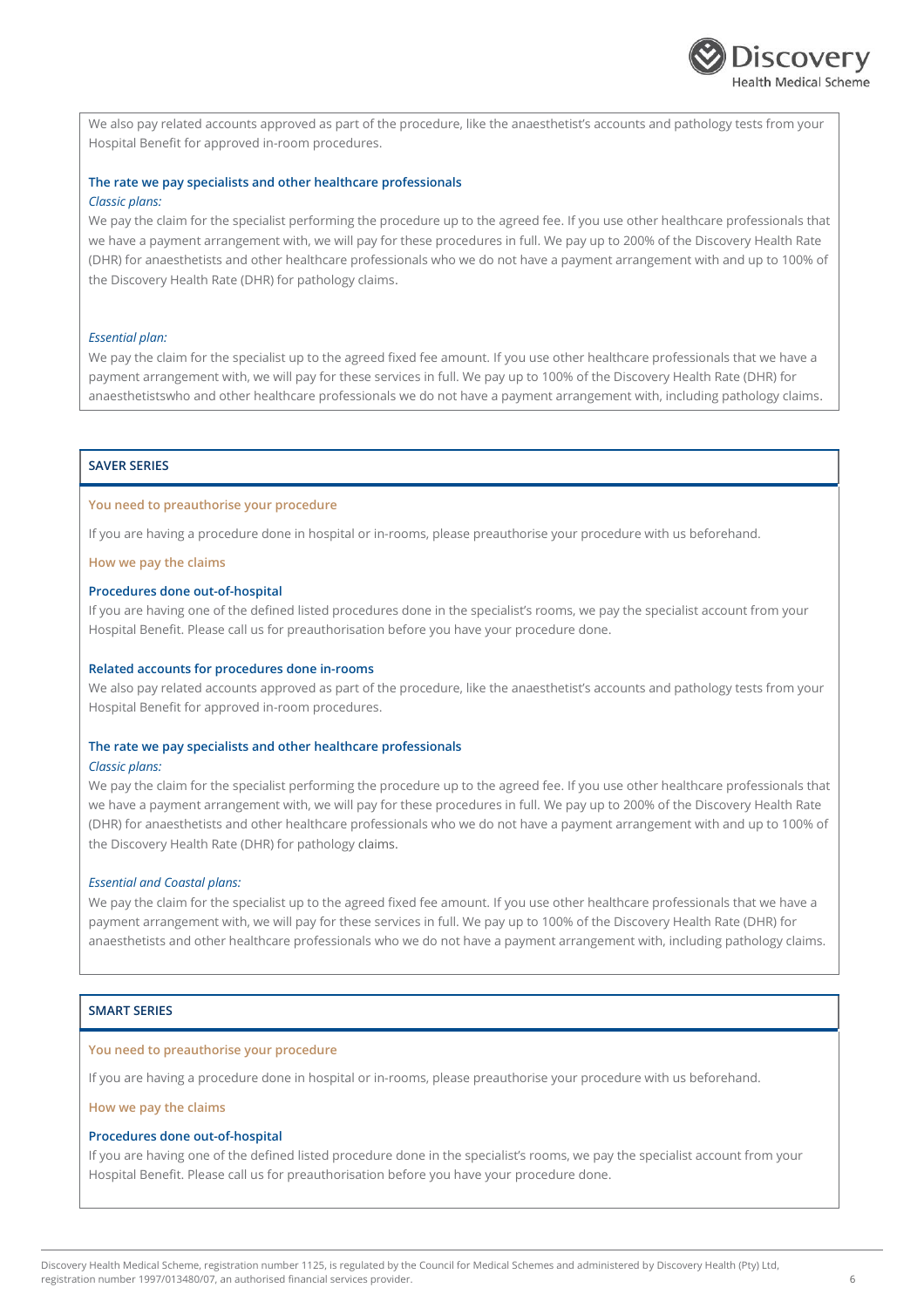

#### **Related accounts for procedures done in-rooms**

We also pay related accounts approved as part of the procedure, like the anaesthetist's accounts and pathology tests from your Hospital Benefit for approved in-room procedures.

## **The rate we pay specialists and other healthcare professionals**

## *Classic plans:*

We pay the claim for the specialist performing the procedure up to the agreed fee. If you use other healthcare professionals that we have a payment arrangement with, we will pay for these procedures in full. We pay up to 200% of the Discovery Health Rate (DHR) for anaesthetists and other healthcare professionals who we do not have a payment arrangement with and up to 100% of the Discovery Health Rate (DHR) for pathology claims.

#### *Essential plans:*

We pay the claim for the specialist up to the ageed fixed fee amount. If you use other healthcare professionals that we have a payment arrangement with, we will pay for these services in full. We pay up to 100% of the Discovery Health Rate (DHR) for anaesthetists and other healthcare professionals who we do not have a payment arrangement with, including pathology claims.

## **CORE SERIES**

#### **You need to preauthorise your procedure**

If you are having a procedure done in hospital or in-rooms, please preauthorise your procedure with us beforehand.

#### **How we pay the claims**

#### **Procedures done out-of-hospital**

If you are having one of the defined listed procedures done in the specialist's rooms, we pay the specialist account from your Hospital Benefit. Please call us for preauthorisation before you have your procedure done.

#### **Related accounts for procedures done in-rooms**

We also pay related accounts approved as part of the procedure, like the anaesthetist's accounts and pathology tests from your Hospital Benefit for approved in-room procedures.

#### **The rate we pay specialists and other healthcare professionals**

#### *Classic plans:*

We pay the claim for the specialist performing the procedure up to the agreed fee. If you use other healthcare professionals that we have a payment arrangement with, we will pay for these procedures in full. We pay up to 200% of the Discovery Health Rate (DHR) for anaesthetists and other healthcare professionals who we do not have a payment arrangement with and up to 100% of the Discovery Health Rate (DHR) for pathology claims.

#### *Essential and Coastal plans:*

We pay the claim for the specialist up to the agreed fixed fee amount. If you use other healthcare professionals that we have a payment arrangement with, we will pay for these services in full. We pay up to 100% of the Discovery Health Rate (DHR) for anaesthetists and other healthare professionals who we do not have a payment arrangement with, including pathology claims.

## **KEYCARE SERIES**

## **You need to preauthorise your procedure**

If you are having a procedure done in hospital or in-rooms, please preauthorise your procedure with us beforehand. It is important to still obtain a specialist authorisation through referral by your GP.

**How we pay the claims**

#### **Procedures done out-of-hospital**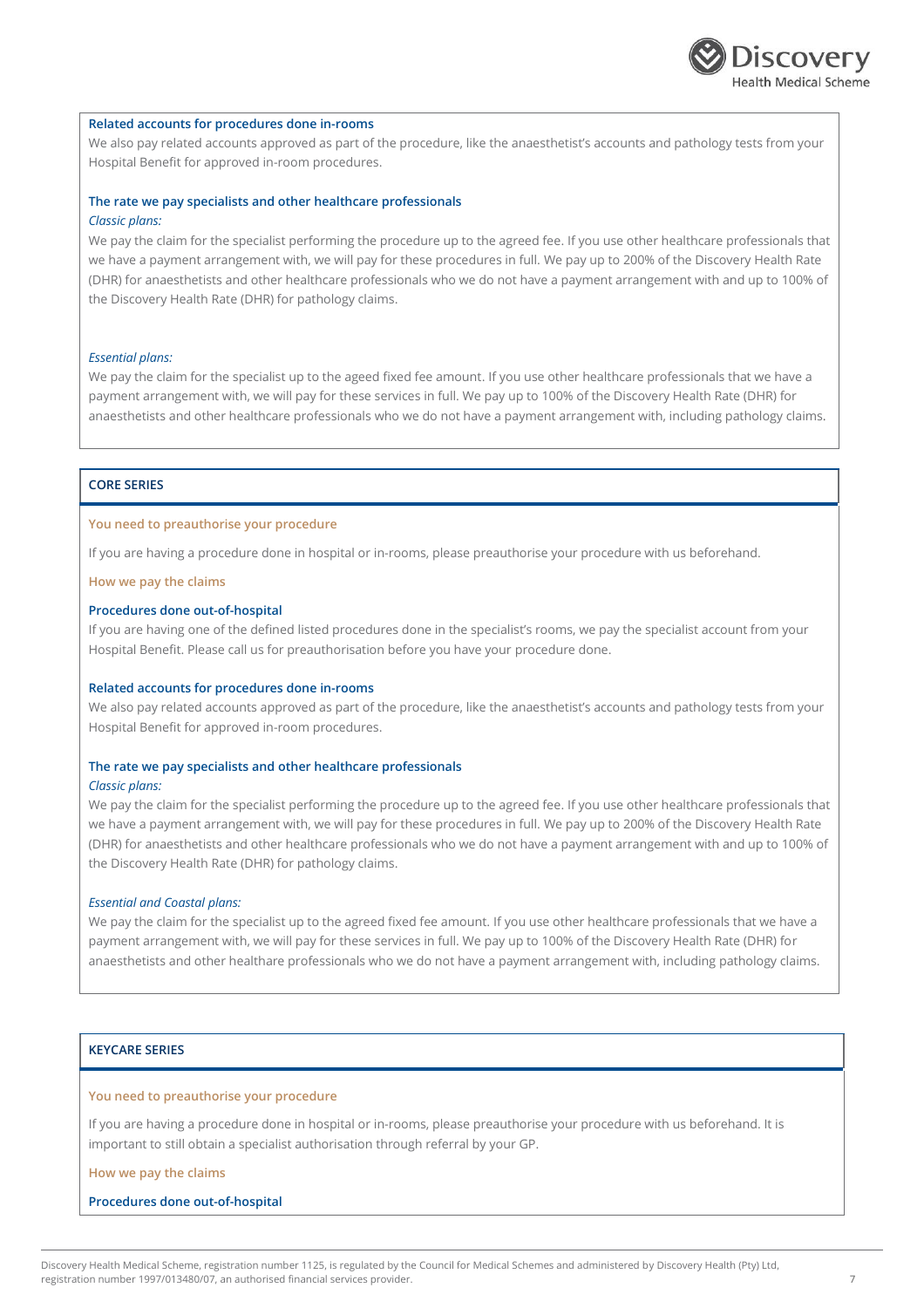

If you are having one of the defined listed procedures done in the specialist's rooms, we pay the specialist account from your Hospital Benefit up to a maximum of the Discovery Health Rate (DHR). If you use a healthcare professional we do not have an agreement with, you will have to pay the difference if they charge more than what we pay. Please call us for preauthorisation before you have your procedure done.

### **Related accounts for procedures done in-rooms**

We also pay related accounts approved as part of the procedure, like the anaesthetist's accounts and pathology tests from your Hospital Benefit for approved in-room procedures.

## **The rate we pay specialists and other healthcare professionals**

We pay the claim for the specialist performing the procedure up 100% of the Discovery Health Rate (DHR). If you use healthcare professionals that we have a payment arrangement with, we will pay for these procedures in full. We pay up to 100% of the Discovery Health Rate (DHR) for anaesthetists and other healthcare professionals who we do not have an arrangement with, including pathology claims.